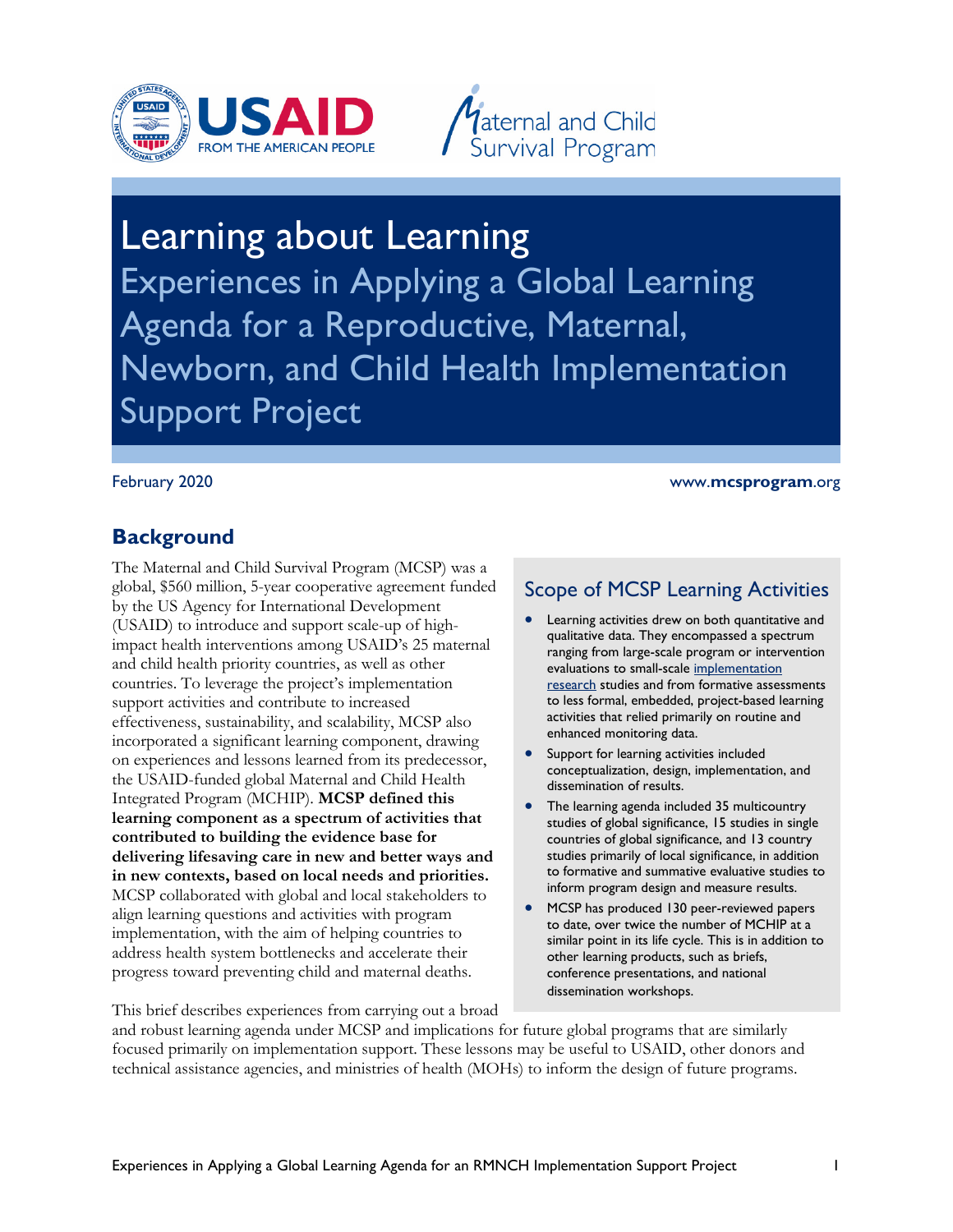## **MCSP's Approach to Learning**

 primarily with driving best practice in the context in which they generalizable knowledge that could be applied in similar carry out a learning agenda based on the priorities of those stakeholders and embed it in their ongoing work, then the improving implementation while maintaining a level of rigor Learning activities supported by MCSP were concerned were conducted but were also often designed to generate circumstances. MCSP staff hypothesized that if critical stakeholders (i.e., MCSP staff in consultation with MOHs, USAID, and other decision-makers) collaboratively design and results of the learning activities will be more useful for sufficient for **making changes to policy and/or practice**. This approach to learning was informed by two key assumptions:

- 1. Research priorities in academia have not always been well aligned with the priorities of in-country implementers and managers. This misalignment could act as an impediment to knowledge translation. Consequently, MCSP aimed to base the learning agenda primarily on the priorities of in-country leaders and implementers, while still informed by global priorities.
- 2. The most scientifically rigorous studies require an intensive amount of time and resources, but this limits their usefulness in changing practice in the short term.

 Thus, MCSP aimed to balance scientific rigor with practicality, not exclusively to carry out research. MCSP realized that although this approach could limit the rigor of the research, the note that the level of rigor required to answer a specific learning question varied with the question asked, so if results were country, the learning activity was designed accordingly. The taking into account the level of rigor required to adequately answer learning questions of interest. MCSP's studies were carried out with limited resources by implementers with technical assistance from those whose responsibilities were also project could maintain quality and generate evidence sufficient for taking action based on the results. It is also important to intended to be generalizable beyond the specific setting or level of resources dedicated to answering the learning activity was aligned with what was needed to answer the questions.

### through a Rigorous Study Testing an Intervention

MCSP conducted a study on the feasibility of community-based delivery of intermittent preventive treatment of malaria in pregnancy (IPTp) using sulfadoxine pyrimethamine in Burkina Faso. [Results suggested](https://www.mcsprogram.org/resource/testing-the-feasibility-of-community-iptp-in-burkina-faso/) that community health workers, supervised by health staff, can enhance coverage of IPTp. There had been concerns that this would reduce antenatal care (ANC) attendance, but ANC attendance remained stable. This study adds to the evidence base and sets the stage for expansion of community IPTp within Burkina Faso and potentially to other countries. Initial dissemination of study results led to the Burkina Faso MOH's commitment to continue community delivery activities in study areas. An expansion to full coverage of the three study districts is pending.

| Testing the Feasibility of Community IPTp in<br><b>Burkina Faso</b><br>www.mcsprogram.org<br><b>Overall Study Aim</b><br><b>MCSP</b> Implementation Research Brief Series<br>compared to IPTp-SP delivery only at antenatal<br>Study districts in Burkina Faso: Batié,<br>clinics (ANC) without detracting from ANC<br>attendance.<br>Pô, Ouargaye<br>Malaria in pregnancy is responsible for 8-14%<br>of low-birth-weight and 20% of stillbirths in<br>sub-Saharan Africa. To prevent malaria during<br>pregnancy, the World Health Organization<br>(WHO) recommends intermittent preventive<br>treatment of pregnant women (IPTp) with<br>sulfadosine-pyrimethamine (IPTp-SP).<br>Ouerprys<br>However, global IPTp coverage remains<br>unacceptably low.<br>The Burkina Faso 2016-2020 National Malaria Strategic Plan aims to "reduce malaria case<br>government is seeking new strategies to control malaria, including malaria in pregnancy. The<br>government, with support from the U.S. President's Malaria Initiative, initiated the<br>community level on IPTp and antenatal care (ANC) coverage in three districts. MCSP, as study<br>implementers, worked closely with the National Malaria Control Program (NMCP) and local<br>stakeholders to design, implement and monitor the study throughout the life of the program.<br><b>Study Details</b><br><b>Timeline:</b><br>April 2017-August 2018<br><b>Implementing Partners:</b><br>PM, Burkina Faso NMCP, MCSP, District Health Management Teams<br>Districts: Barié, Ourgaye, Pó<br>Trainings: 24 facility-based ANC health care workers; 58 CHWs<br><b>Study Design:</b><br>Household survey at baseline and endline<br>Implementation of C-IPTp in intervention areas by existing CHWs trained and supervised by health staff.<br>12 facilities (6 control & 6 intervention)<br>Routine monitoring of IPTp provision and ANC attendance |                                                                                                      |
|-----------------------------------------------------------------------------------------------------------------------------------------------------------------------------------------------------------------------------------------------------------------------------------------------------------------------------------------------------------------------------------------------------------------------------------------------------------------------------------------------------------------------------------------------------------------------------------------------------------------------------------------------------------------------------------------------------------------------------------------------------------------------------------------------------------------------------------------------------------------------------------------------------------------------------------------------------------------------------------------------------------------------------------------------------------------------------------------------------------------------------------------------------------------------------------------------------------------------------------------------------------------------------------------------------------------------------------------------------------------------------------------------------------------------------------------------------------------------------------------------------------------------------------------------------------------------------------------------------------------------------------------------------------------------------------------------------------------------------------------------------------------------------------------------------------------------------------------------------------------------------------------------------------|------------------------------------------------------------------------------------------------------|
|                                                                                                                                                                                                                                                                                                                                                                                                                                                                                                                                                                                                                                                                                                                                                                                                                                                                                                                                                                                                                                                                                                                                                                                                                                                                                                                                                                                                                                                                                                                                                                                                                                                                                                                                                                                                                                                                                                           |                                                                                                      |
| <b>MCSP Technical Brief</b><br><b>May 2019</b>                                                                                                                                                                                                                                                                                                                                                                                                                                                                                                                                                                                                                                                                                                                                                                                                                                                                                                                                                                                                                                                                                                                                                                                                                                                                                                                                                                                                                                                                                                                                                                                                                                                                                                                                                                                                                                                            |                                                                                                      |
|                                                                                                                                                                                                                                                                                                                                                                                                                                                                                                                                                                                                                                                                                                                                                                                                                                                                                                                                                                                                                                                                                                                                                                                                                                                                                                                                                                                                                                                                                                                                                                                                                                                                                                                                                                                                                                                                                                           |                                                                                                      |
|                                                                                                                                                                                                                                                                                                                                                                                                                                                                                                                                                                                                                                                                                                                                                                                                                                                                                                                                                                                                                                                                                                                                                                                                                                                                                                                                                                                                                                                                                                                                                                                                                                                                                                                                                                                                                                                                                                           |                                                                                                      |
|                                                                                                                                                                                                                                                                                                                                                                                                                                                                                                                                                                                                                                                                                                                                                                                                                                                                                                                                                                                                                                                                                                                                                                                                                                                                                                                                                                                                                                                                                                                                                                                                                                                                                                                                                                                                                                                                                                           |                                                                                                      |
|                                                                                                                                                                                                                                                                                                                                                                                                                                                                                                                                                                                                                                                                                                                                                                                                                                                                                                                                                                                                                                                                                                                                                                                                                                                                                                                                                                                                                                                                                                                                                                                                                                                                                                                                                                                                                                                                                                           |                                                                                                      |
|                                                                                                                                                                                                                                                                                                                                                                                                                                                                                                                                                                                                                                                                                                                                                                                                                                                                                                                                                                                                                                                                                                                                                                                                                                                                                                                                                                                                                                                                                                                                                                                                                                                                                                                                                                                                                                                                                                           | Learn whether utilization of community health workers (CHWs) for community delivery of IPTp          |
|                                                                                                                                                                                                                                                                                                                                                                                                                                                                                                                                                                                                                                                                                                                                                                                                                                                                                                                                                                                                                                                                                                                                                                                                                                                                                                                                                                                                                                                                                                                                                                                                                                                                                                                                                                                                                                                                                                           | (C-IPTp) in three districts in Burkina Faso can increase coverage of three or more IPTp-SP doses     |
|                                                                                                                                                                                                                                                                                                                                                                                                                                                                                                                                                                                                                                                                                                                                                                                                                                                                                                                                                                                                                                                                                                                                                                                                                                                                                                                                                                                                                                                                                                                                                                                                                                                                                                                                                                                                                                                                                                           |                                                                                                      |
|                                                                                                                                                                                                                                                                                                                                                                                                                                                                                                                                                                                                                                                                                                                                                                                                                                                                                                                                                                                                                                                                                                                                                                                                                                                                                                                                                                                                                                                                                                                                                                                                                                                                                                                                                                                                                                                                                                           |                                                                                                      |
|                                                                                                                                                                                                                                                                                                                                                                                                                                                                                                                                                                                                                                                                                                                                                                                                                                                                                                                                                                                                                                                                                                                                                                                                                                                                                                                                                                                                                                                                                                                                                                                                                                                                                                                                                                                                                                                                                                           |                                                                                                      |
|                                                                                                                                                                                                                                                                                                                                                                                                                                                                                                                                                                                                                                                                                                                                                                                                                                                                                                                                                                                                                                                                                                                                                                                                                                                                                                                                                                                                                                                                                                                                                                                                                                                                                                                                                                                                                                                                                                           |                                                                                                      |
|                                                                                                                                                                                                                                                                                                                                                                                                                                                                                                                                                                                                                                                                                                                                                                                                                                                                                                                                                                                                                                                                                                                                                                                                                                                                                                                                                                                                                                                                                                                                                                                                                                                                                                                                                                                                                                                                                                           |                                                                                                      |
|                                                                                                                                                                                                                                                                                                                                                                                                                                                                                                                                                                                                                                                                                                                                                                                                                                                                                                                                                                                                                                                                                                                                                                                                                                                                                                                                                                                                                                                                                                                                                                                                                                                                                                                                                                                                                                                                                                           |                                                                                                      |
|                                                                                                                                                                                                                                                                                                                                                                                                                                                                                                                                                                                                                                                                                                                                                                                                                                                                                                                                                                                                                                                                                                                                                                                                                                                                                                                                                                                                                                                                                                                                                                                                                                                                                                                                                                                                                                                                                                           |                                                                                                      |
|                                                                                                                                                                                                                                                                                                                                                                                                                                                                                                                                                                                                                                                                                                                                                                                                                                                                                                                                                                                                                                                                                                                                                                                                                                                                                                                                                                                                                                                                                                                                                                                                                                                                                                                                                                                                                                                                                                           |                                                                                                      |
|                                                                                                                                                                                                                                                                                                                                                                                                                                                                                                                                                                                                                                                                                                                                                                                                                                                                                                                                                                                                                                                                                                                                                                                                                                                                                                                                                                                                                                                                                                                                                                                                                                                                                                                                                                                                                                                                                                           |                                                                                                      |
|                                                                                                                                                                                                                                                                                                                                                                                                                                                                                                                                                                                                                                                                                                                                                                                                                                                                                                                                                                                                                                                                                                                                                                                                                                                                                                                                                                                                                                                                                                                                                                                                                                                                                                                                                                                                                                                                                                           |                                                                                                      |
|                                                                                                                                                                                                                                                                                                                                                                                                                                                                                                                                                                                                                                                                                                                                                                                                                                                                                                                                                                                                                                                                                                                                                                                                                                                                                                                                                                                                                                                                                                                                                                                                                                                                                                                                                                                                                                                                                                           | incidence by at least 40% by the end of 2020, compared to the 2015 rate." To reach this goal, the    |
|                                                                                                                                                                                                                                                                                                                                                                                                                                                                                                                                                                                                                                                                                                                                                                                                                                                                                                                                                                                                                                                                                                                                                                                                                                                                                                                                                                                                                                                                                                                                                                                                                                                                                                                                                                                                                                                                                                           |                                                                                                      |
|                                                                                                                                                                                                                                                                                                                                                                                                                                                                                                                                                                                                                                                                                                                                                                                                                                                                                                                                                                                                                                                                                                                                                                                                                                                                                                                                                                                                                                                                                                                                                                                                                                                                                                                                                                                                                                                                                                           | implementation of a study to determine the effectiveness and feasibility of IPTp distribution at the |
|                                                                                                                                                                                                                                                                                                                                                                                                                                                                                                                                                                                                                                                                                                                                                                                                                                                                                                                                                                                                                                                                                                                                                                                                                                                                                                                                                                                                                                                                                                                                                                                                                                                                                                                                                                                                                                                                                                           |                                                                                                      |
|                                                                                                                                                                                                                                                                                                                                                                                                                                                                                                                                                                                                                                                                                                                                                                                                                                                                                                                                                                                                                                                                                                                                                                                                                                                                                                                                                                                                                                                                                                                                                                                                                                                                                                                                                                                                                                                                                                           |                                                                                                      |
|                                                                                                                                                                                                                                                                                                                                                                                                                                                                                                                                                                                                                                                                                                                                                                                                                                                                                                                                                                                                                                                                                                                                                                                                                                                                                                                                                                                                                                                                                                                                                                                                                                                                                                                                                                                                                                                                                                           |                                                                                                      |
|                                                                                                                                                                                                                                                                                                                                                                                                                                                                                                                                                                                                                                                                                                                                                                                                                                                                                                                                                                                                                                                                                                                                                                                                                                                                                                                                                                                                                                                                                                                                                                                                                                                                                                                                                                                                                                                                                                           |                                                                                                      |
|                                                                                                                                                                                                                                                                                                                                                                                                                                                                                                                                                                                                                                                                                                                                                                                                                                                                                                                                                                                                                                                                                                                                                                                                                                                                                                                                                                                                                                                                                                                                                                                                                                                                                                                                                                                                                                                                                                           |                                                                                                      |
|                                                                                                                                                                                                                                                                                                                                                                                                                                                                                                                                                                                                                                                                                                                                                                                                                                                                                                                                                                                                                                                                                                                                                                                                                                                                                                                                                                                                                                                                                                                                                                                                                                                                                                                                                                                                                                                                                                           |                                                                                                      |
|                                                                                                                                                                                                                                                                                                                                                                                                                                                                                                                                                                                                                                                                                                                                                                                                                                                                                                                                                                                                                                                                                                                                                                                                                                                                                                                                                                                                                                                                                                                                                                                                                                                                                                                                                                                                                                                                                                           |                                                                                                      |
|                                                                                                                                                                                                                                                                                                                                                                                                                                                                                                                                                                                                                                                                                                                                                                                                                                                                                                                                                                                                                                                                                                                                                                                                                                                                                                                                                                                                                                                                                                                                                                                                                                                                                                                                                                                                                                                                                                           |                                                                                                      |
|                                                                                                                                                                                                                                                                                                                                                                                                                                                                                                                                                                                                                                                                                                                                                                                                                                                                                                                                                                                                                                                                                                                                                                                                                                                                                                                                                                                                                                                                                                                                                                                                                                                                                                                                                                                                                                                                                                           |                                                                                                      |
|                                                                                                                                                                                                                                                                                                                                                                                                                                                                                                                                                                                                                                                                                                                                                                                                                                                                                                                                                                                                                                                                                                                                                                                                                                                                                                                                                                                                                                                                                                                                                                                                                                                                                                                                                                                                                                                                                                           |                                                                                                      |
|                                                                                                                                                                                                                                                                                                                                                                                                                                                                                                                                                                                                                                                                                                                                                                                                                                                                                                                                                                                                                                                                                                                                                                                                                                                                                                                                                                                                                                                                                                                                                                                                                                                                                                                                                                                                                                                                                                           |                                                                                                      |
|                                                                                                                                                                                                                                                                                                                                                                                                                                                                                                                                                                                                                                                                                                                                                                                                                                                                                                                                                                                                                                                                                                                                                                                                                                                                                                                                                                                                                                                                                                                                                                                                                                                                                                                                                                                                                                                                                                           |                                                                                                      |
|                                                                                                                                                                                                                                                                                                                                                                                                                                                                                                                                                                                                                                                                                                                                                                                                                                                                                                                                                                                                                                                                                                                                                                                                                                                                                                                                                                                                                                                                                                                                                                                                                                                                                                                                                                                                                                                                                                           |                                                                                                      |
|                                                                                                                                                                                                                                                                                                                                                                                                                                                                                                                                                                                                                                                                                                                                                                                                                                                                                                                                                                                                                                                                                                                                                                                                                                                                                                                                                                                                                                                                                                                                                                                                                                                                                                                                                                                                                                                                                                           |                                                                                                      |
|                                                                                                                                                                                                                                                                                                                                                                                                                                                                                                                                                                                                                                                                                                                                                                                                                                                                                                                                                                                                                                                                                                                                                                                                                                                                                                                                                                                                                                                                                                                                                                                                                                                                                                                                                                                                                                                                                                           |                                                                                                      |

 Stakeholders might also be concerned about potentially biased outcomes. However, the advantages are that There are inherent advantages and limitations of this approach to embedding learning within an implementation support project. In some cases, learning activities may not get the resources they need. the project can serve as its own dissemination mechanism and program implementation provides an opportunity to apply short-cycle adaptations based on learning from interim results.

To support development and operationalization of a robust projectwide learning agenda, MCSP:

 themes established by the donor. These themes were highly relevant to MCSP's implementation support activities and built on the work of its predecessor, MCHIP. The seven broad themes were scale-up, • During project start-up, articulated projectwide learning themes based on the dominant cross-cutting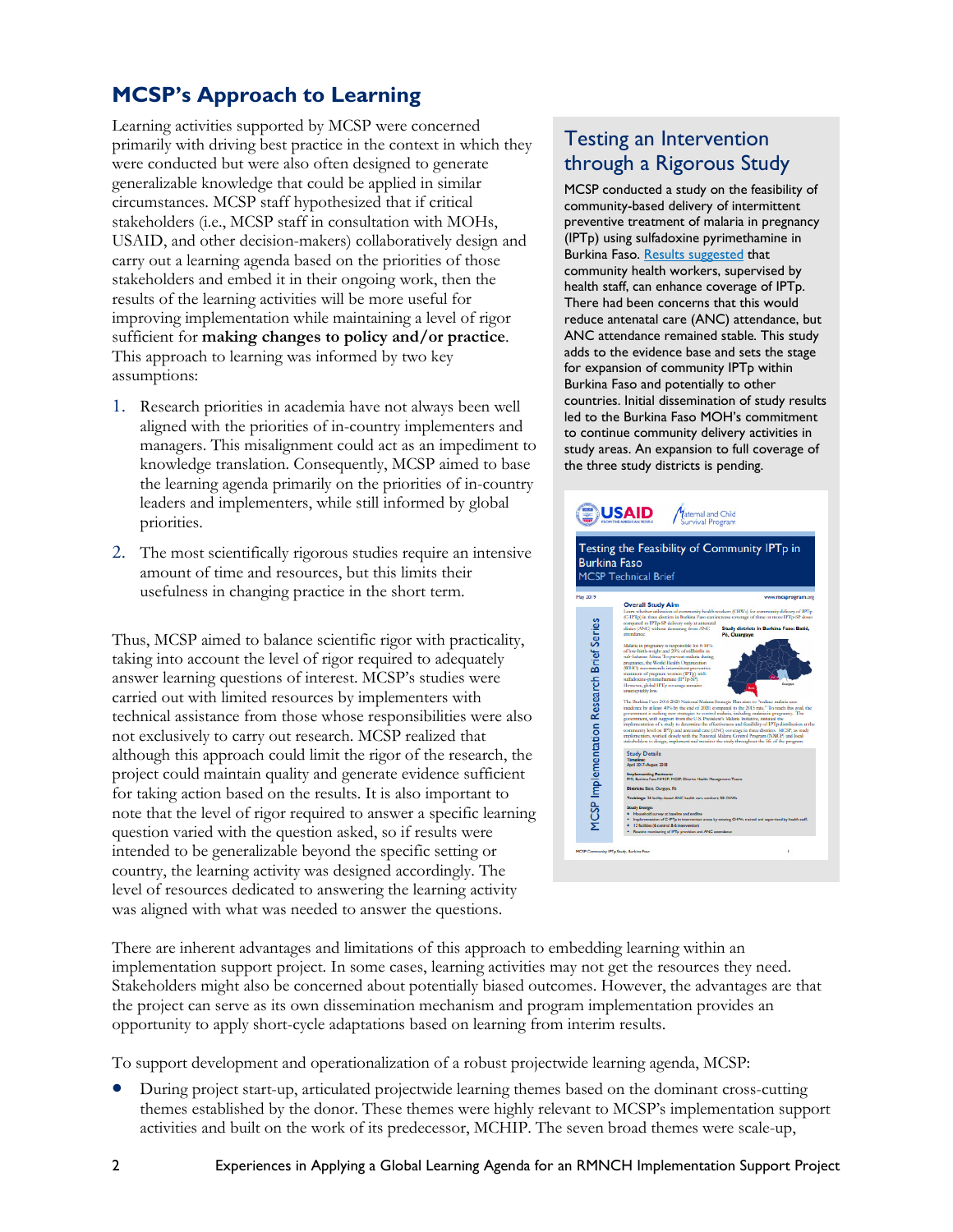quality, equity, health systems strengthening, community action for health, innovations, and measurement and data use for action. The themes provided a useful lens to help generate learning questions and organize results.

- • Hosted monthly seminars at headquarters (HQ) in staff to build their capacity in the design and conduct the first year of the project for MCSP HQ and field of implementation research.
- the 32 countries where the USAID Mission bought project scope and budget. • Facilitated discussions in partnership with MOHs in into MCSP and USAID to develop a learning agenda aligned with local priorities and consistent with
- Actively engaged MOHs in implementing learning agendas in various capacities depending on interest and availability, including designing learning questions and associated concept notes/protocols and instruments, collecting data or supervising data collection, data analysis and interpretation, writing-up findings as reports and/or manuscripts, and disseminating findings. In some cases, MOH colleagues also presented findings from learning activities at international conferences.
- activities. • Developed tools, guidance, systems, and processes to support the design and implementation of highquality and contextually appropriate learning
- types of learning products (briefs, case study reports, • Developed tools for documentation and dissemination planning and templates for different technical reports, etc.) to encourage strategic communication of learning results to key decisionmakers to maximize knowledge translation.
- Provided guidance and support to project staff to develop their dissemination products—writing workshops for development of peer-reviewed journal

### Intervention through an Scaling Up a High-Impact Embedded Learning Activity

In Rwanda, MCSP assisted government-led efforts t[o scale up predischarge postpartum family planning](https://www.mcsprogram.org/resource/scaling-up-immediate-postpartum-family-planning-services-in-rwanda/)  [\(PPFP\).](https://www.mcsprogram.org/resource/scaling-up-immediate-postpartum-family-planning-services-in-rwanda/) Designed as an embedded learning activity, support included technical assistance for development of national plans and supportive policies, information and advocacy for financial resources to sustain and expand gains, provision of sufficient and timely data for action, and support for health leaders and managers to continuously learn and adapt.

MCSP demonstrated progress in project-supported districts through the addition of indicators to facility registers, after which MOHs added PPFP indicators to the national health management information



 if PPFP counseling was done (Y) Photo by Jacqueline Umunyana, maternity register margin to capture predischarge PPFP. Using codes, the provider documented and outcome: Y/Accepted a method, Y/Refuse, or Y/Plan. Jhpiego/MCSP.

The commitment to scaling up PPFP resulted in full coverage of facilities in 10 districts, with overall predischarge uptake of 59% in the final quarter. Additional targeted support was given to other districts to replicate the MCSP training and mentorship model. In 2018, Rwanda secured direct funding and Bill & Melinda Gates Foundation and United Nations Population Fund funding to replicate MCSP's work in all remaining districts.

articles and a systematic review process to ensure quality of the learning products produced.

### **Reflecting on What Worked Well and What We Would Do Differently**

 At the end of the project, MCSP assessed what worked well in carrying out a global learning agenda, what could have been done better, and what implications the MCSP experiences may have for future global programs. MCHIP, as the predecessor project to MCSP, serves as a comparison as it was similar to MCSP in size, scope, and funding. MCSP afforded the opportunity for a more intentional and systematic focus on project. In addition, MCSP had the advantage of being a follow-on project that built directly on the some insight on the quantity, quality, and potential impact of learning under MCHIP and MCSP is the learning, with the intention from the beginning to embed its learning agenda within its implementation support, unlike MCHIP, which did not systematically build its learning agenda until after the midterm of the experience, templates, guidance, and systems created under MCHIP. One quantitative metric that provides number of articles published in peer-reviewed journals during the project period. **At project closeout,**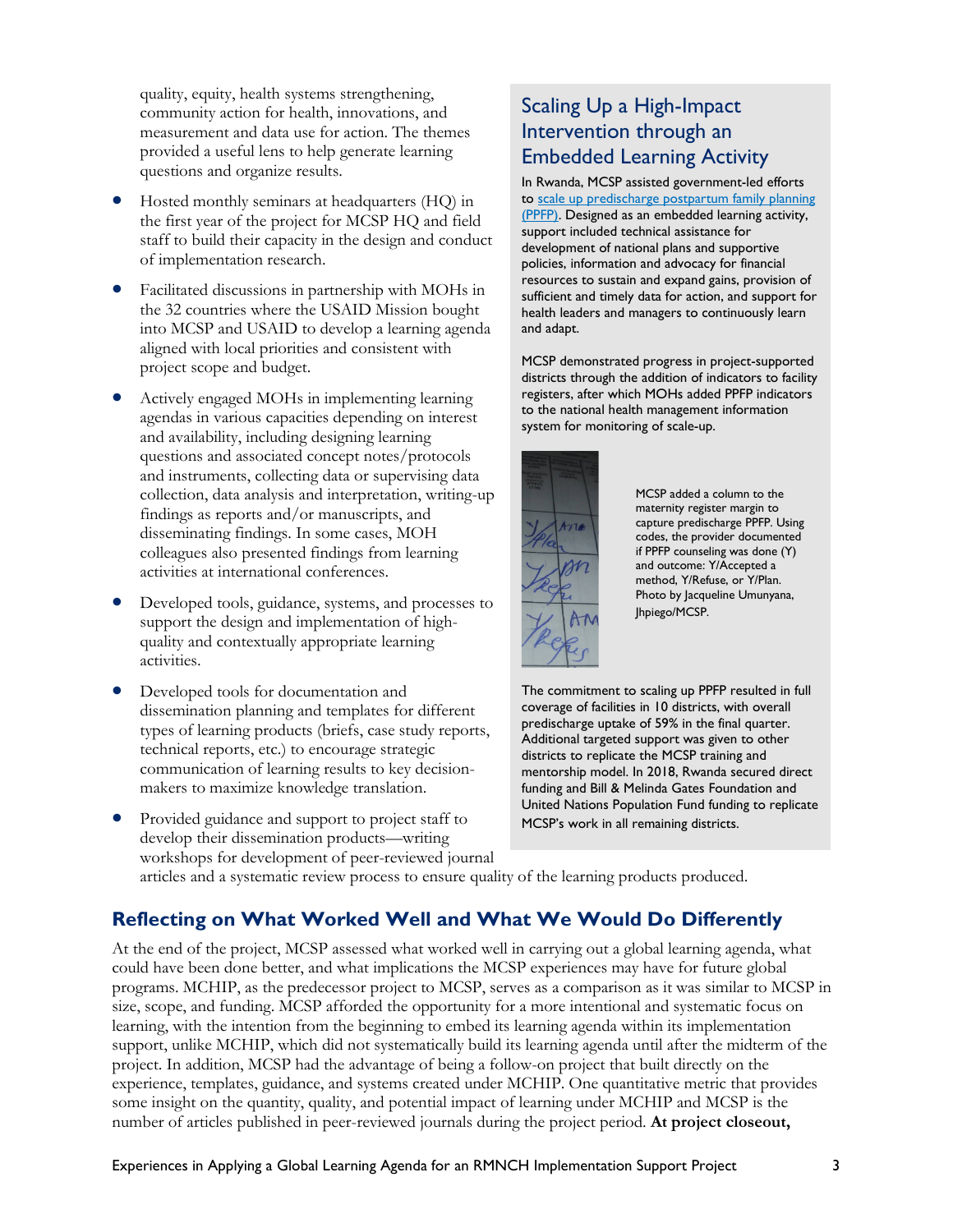### Enhancing Learning, Data Use, and Data Sharing

Based on the findings from MCSP's midterm evaluation, the project took the following steps to address some of the challenges raised about learning:

- Increased focus on using interim lessons from ongoing studies.
- Increased use of data visualization and infographics.
- target audiences with key • Developed documentation and dissemination plans to reach learnings.

**MCHIP had published 60 papers in peer-reviewed journals. At project closeout, MCSP had published 130 papers, including several dozen papers from learning activities implemented under MCHIP.** At the time this brief was written (during MCSP's last month of implementation), there were an additional 16 MCSP papers under review with target journals and more than 40 under development. Although there are other explanatory factors, including the more rapid start-up of MCSP compared to MCHIP, a systematic approach to learning from the start contributed to this large increase in learning products under MCSP.

 period. MCSP used a semistructured questionnaire to gather feedback on prioritization and appropriateness of the learning questions, To understand better which practices are worth repeating in future programs versus those that warrant adaptation or dropping completely, MCSP conducted 11 key informant interviews in July 2019 with US and field-based project and technical staff who had been extensively engaged with carrying out the MCSP learning agenda over a multiyear

 feasibility of developing and carrying out the learning agenda, rigor of the learning activities and the validity of the findings, utility of the learning agenda, and knowledge translation or uptake of results. The results presented here are also informed by the assessment of learning team members as participant observers. The recommendations presented include what could be improved in the future and what worked well under MCSP.

### **Findings and Recommendations**

### Stakeholder Engagement in the Content, Implementation, and Dissemination of the Learning Agenda

 country-specific learning agenda, some key informants suggested that there should be additional stakeholders While some MCSP country programs were able to engage a wide range of stakeholders in the creation of their involved, including professional associations, academia, and national working groups. In Ethiopia, for example, the MOH was very supportive of having a learning agenda for its newly developed communitybased newborn care package and convened stakeholders, including donors, technical assistance agencies, and professional associations, to refine and prioritize learning questions for upcoming programs. However, it is important to note that there were different levels of interest among MOHs and USAID Missions in being involved in designing and carrying out the learning agenda in their countries.

 the need to be cautious about sharing ideas for learning activities with local stakeholders before they were learning questions in their HQ work plans in parallel with many country teams who were also developing activities based on global learning priorities in consultation with MCSP, Missions, and other stakeholders. concurrence process for partially or fully centrally funded activities was introduced to facilitate Mission buy-in sometimes resulting in less rigorous studies and weaker local ownership of the results. One informant's perception was that the near finalization of the learning agenda before sharing it with local stakeholders resulted in less local engagement. This informant felt that a barrier to early sharing was feeling formally vetted by USAID, even though vetting was not formally required by USAID. Another common problem was that because of short timelines for country start-up, technical teams at HQ were also identifying their own learning agendas. USAID/Washington recommended adding certain multicountry learning These were added to the learning agenda later in the project, and a formal USAID Mission director for these activities. In a limited number of instances, USAID Missions requested new learning activities or the expansion of ongoing learning activities in the middle of the program cycle. Some informants noted that this limited opportunities for local stakeholders to be adequately involved in the design of the activities,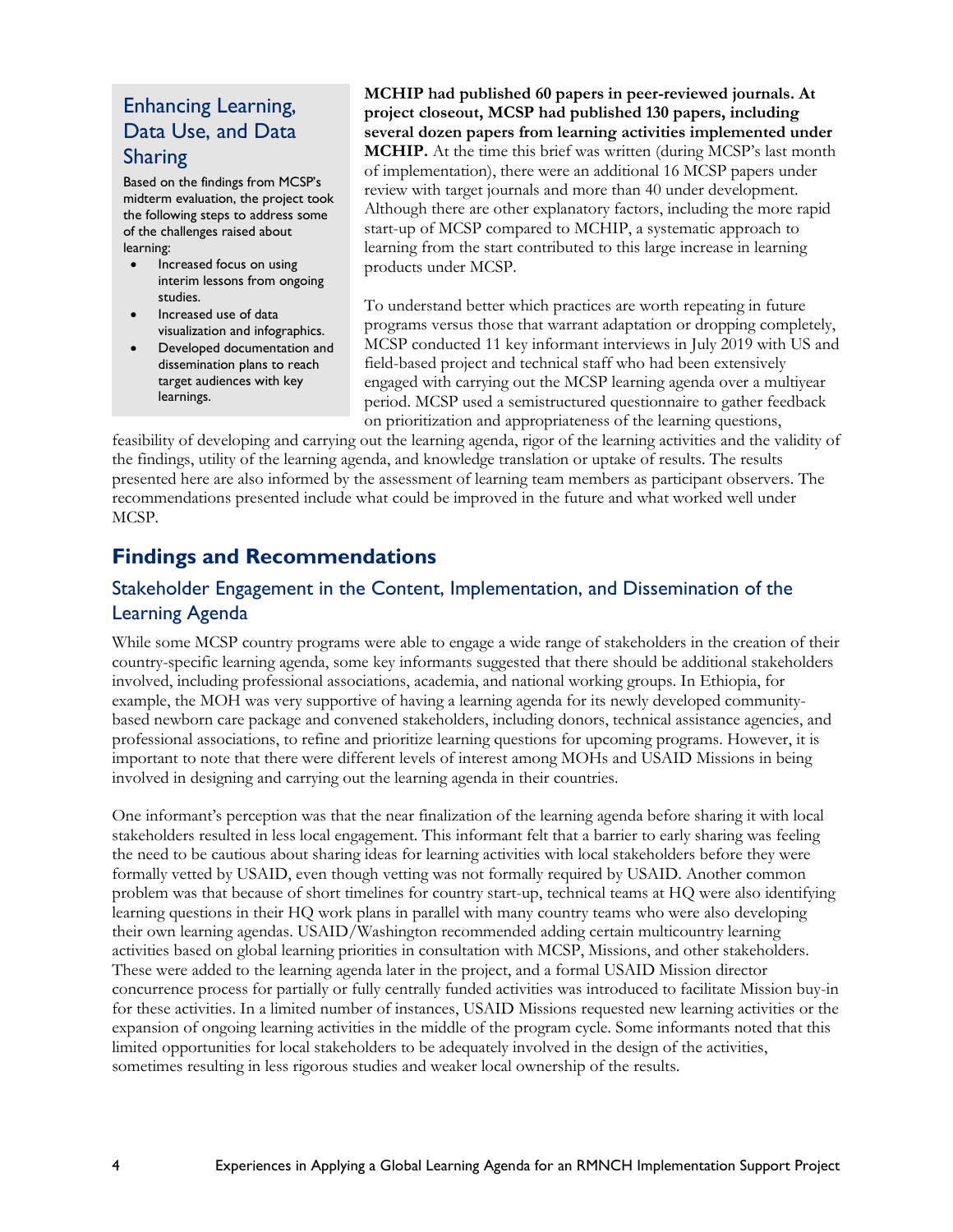Having a learning agenda helped to build the capacity of critical stakeholders. For example, in Mozambique, MOH staff, subgrantees, and professional associations were trained on developing research questions, implementing studies, and strengthening state and national ethical review committees.

#### *Recommendations and What Worked Well*

- ultimately, health outcomes, and ensure that they invest in learning activities. • **Facilitate a dialogue on the potential benefits of learning activities.** To be successful, program staff must help stakeholders understand how systematic learning can improve policy, programs, and,
- **Make space for informal discussions.** During the design phase of the learning agenda, there should be flexibility to workshop ideas and be creative, while documenting before obtaining official approvals. Ensure that all project staff are clear on donor expectations for local co-creation of learning activities and that implementers follow up with their donors as needed to ensure these expectations are both clear and practical.
- part of work plan development or as a standalone workshop. Consider using a simplified Delphi process<sup>1</sup> • **Support broad and deep stakeholder engagement in design and execution of learning activities.**  Once the scope, priorities, and duration of the program are clear, co-creation (preferably through a workshop with all relevant stakeholders) of the learning agenda should begin as early as possible and should be based on program priorities and what data are feasible to collect. This can be done either as before such a workshop to identify and rank questions for the learning agenda and/or engaging an external advisory group or external technical groups (e.g., MOH Safe Motherhood Action Groups) to include outside perspectives. Document the discussions and decisions made by stakeholders. Carefully weigh any possible additions to the learning agenda after start-up to ensure those learning questions are appropriately resourced, there is enough time to implement them, and there is an opportunity to codesign the study protocol with the appropriate stakeholders.
- MOHs, as co-investigators, data collectors, and coauthors on peer-reviewed manuscripts and conference presentations. • **Ensure local stakeholder capacity-building.** As was done under MCSP, be intentional about building local capacity for learning and adaptive management by engaging stakeholders and partners, especially

### Scope and Content of the Learning Agenda

 In terms of the sheer size of the learning agenda, despite several rounds of prioritizing learning activities and especially with human subjects research studies, and noted that additional trimming would have been helpful. data collection due to the small number of good qualitative researchers in the country and their busy schedules." In terms of other complexity-aware monitoring and evaluation methods, there was some use of specific techniques and strategies, such as Contribution Analysis<sup>2</sup> and mixed-methods case studies. One streamlining the learning agenda at the country and HQ levels, many respondents still felt overcommitted, In terms of the types of studies undertaken, the overwhelming majority of learning questions were implementation research questions meant to address the "how" and the "why" of contextualizing and carrying out interventions at scale. This often called for mixed-methods studies. One responded pointed out, "We were able to get rich information through qualitative methods, but we had faced some challenges for the example of a comprehensive and systematic use of a mixed-methods complexity-aware evaluation was with the prospective scale-up case studies in Democratic Republic of the Congo, Rwanda, Mozambique, and Nigeria. Carrying these out was challenging in terms of the ongoing attention needed from busy implementers.

 As far as alignment of the learning agenda with overall themes and priorities for implementation, the MCSP themes; however, multiple respondents noted that while MCSP carried out many country-specific learning global project carried out a number of multicountry learning activities aligned with the project's learning

**<sup>.</sup>** 

<span id="page-4-1"></span><span id="page-4-0"></span><sup>&</sup>lt;sup>1</sup> Please see a description of a simplified Delphi process <u>here</u>.<br><sup>2</sup> Mayne J. 2008. Contribution Analysis: An Approach t[o Explo](https://bmchealthservres.biomedcentral.com/articles/10.1186/s12913-014-0667-1)ring Cause and Effect. Montpellier, France: CGIAR.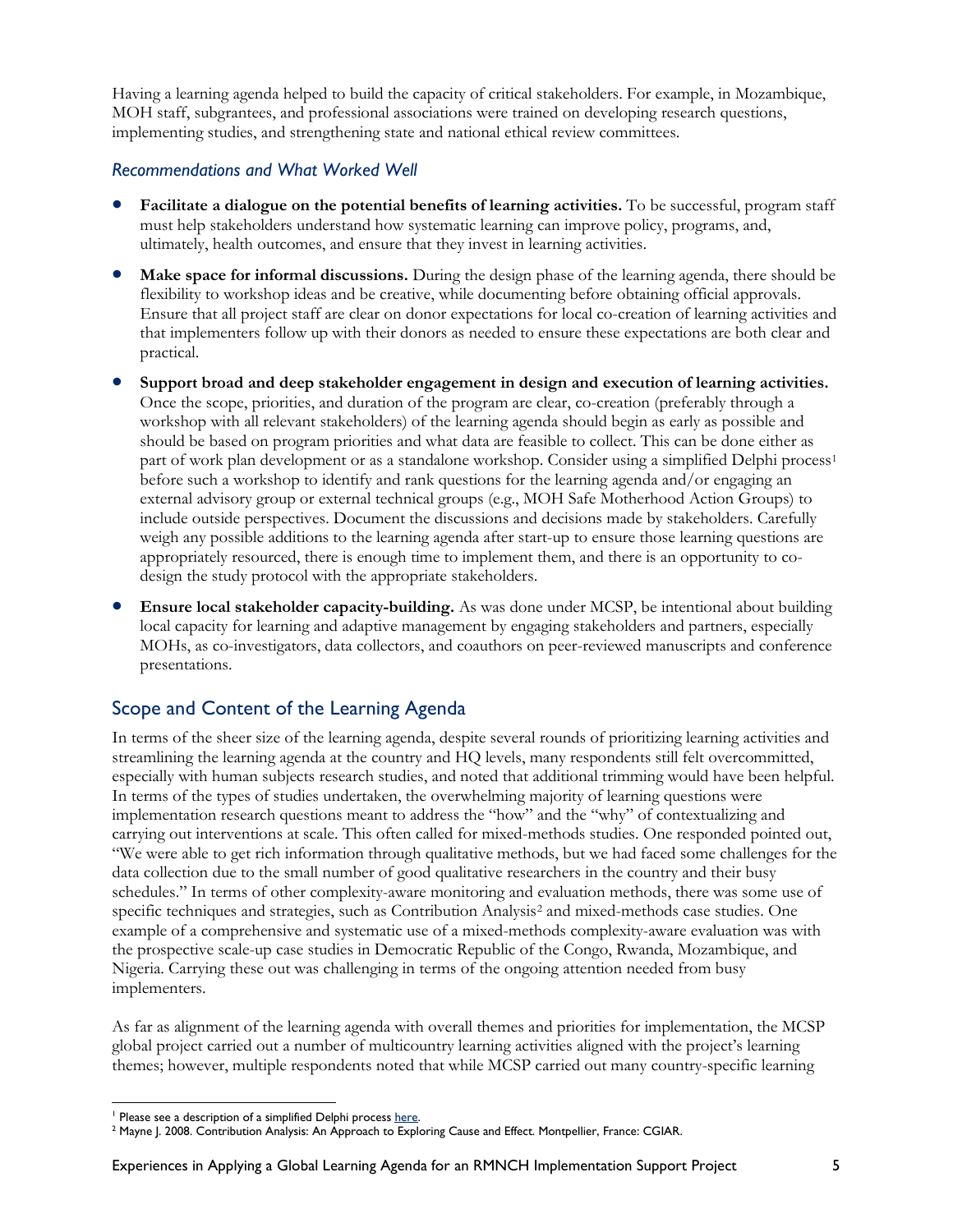level multicountry learning activities on these two themes given their complexity and breadth. Future country level was that in some cases, funding was year to year, so the length of a country program was the endline knowledge, practices, and coverage surveys that they had planned to undertake had to be removed activities related to community health and health systems strengthening, it was challenging to advance higherreproductive, maternal, newborn, and child health (RMNCH) programs could benefit from a targeted multicountry design workshop, ideally leveraging an existing regional or global meeting, aimed at exploring opportunities for learning under these cross-cutting themes during program start-up. Another challenge at the uncertain. For example, country programs in Kenya and Tanzania were shorter than originally anticipated, so from the learning agenda because the program implementation timeframe was then too short to show changes in coverage.

#### *Recommendations and What Worked Well*

- revisit the prioritization during development of annual work plans and budgets to ensure staff level of effort (LOE) allocations remain sufficient. As mentioned elsewhere in the brief, using a Delphi process • **Prioritize early and often.** Programs should conduct a rigorous prioritization exercise early on and may be helpful here.
- related to implementation and learning themes that a large global RMNCH program is well positioned to address. An external advisory group may be instrumental in supporting this. Such consultations occurred in several countries, such as Mozambique, Ethiopia, and Rwanda, but because of rapid start-up and • **Elevate the projectwide learning agenda with cross-cutting learning questions.** Identify key gaps limited resources to support, such activities did not occur in all countries.
- **embedded program learning activities that primarily use routine data.** Too many rigorous studies activities where appropriate, such as a package of process documentation, desk reviews, rapid assessments, and stakeholder consultations, to measure implementation outcomes, such as feasibility and • **Focus on a limited number of strategically important rigorous studies and a larger number of**  consume a disproportionate amount of time and resources. Consider undertaking embedded learning acceptability, particularly for country programs with limited funding.

### Supportive Processes and Systems for Carrying Out Learning Activities

 and whether this included only research (human subjects research and other health services research) or also USAID/Washington to develop a shared understanding of learning, USAID Missions sometimes had a expensive research studies. Orienting Missions and project staff on MCSP's approach to learning took time Especially during start-up, various stakeholders had a different understanding of what constituted learning embedded program learning that largely relied on monitoring data. While MCSP worked with different understanding of what the term meant, often thinking that learning referred to standalone, but was an important prerequisite to the development of the learning agenda.

 submitted to USAID for review and approval. USAID/Washington assembled an extended technical team (ETT) structure for the project consisting of technical focal points to participate in review of concept notes, protocols, and resulting dissemination products. The coordination function was helpful in securing feedback USAID/Washington management team to coordinate the ETT's effort was a critical factor for success. Respondents also shared that it would be helpful to have engaged the ETT for not only rigorous processes around strategic vision, priorities, and benchmarks of success for monitoring and learning. Having dedicated protocols moved through Institutional Review Board review as expediently as possible and that non-human subjects research determinations were made as appropriate. While a number of informants appreciated that USAID/Washington required that all MCSP learning activities had either a concept note or a protocol and strengthening research protocols. Respondents noted that having a single focal point on the for reviewing and providing feedback on protocols and products but also having more in-depth discussions staff to move the learning agenda forward facilitated its implementation. The Jhpiego (MCSP's lead implementing partner) Institutional Review Board Help Team was supportive in making sure that research the review process strengthened the quality of the learning activities, some participants mentioned that full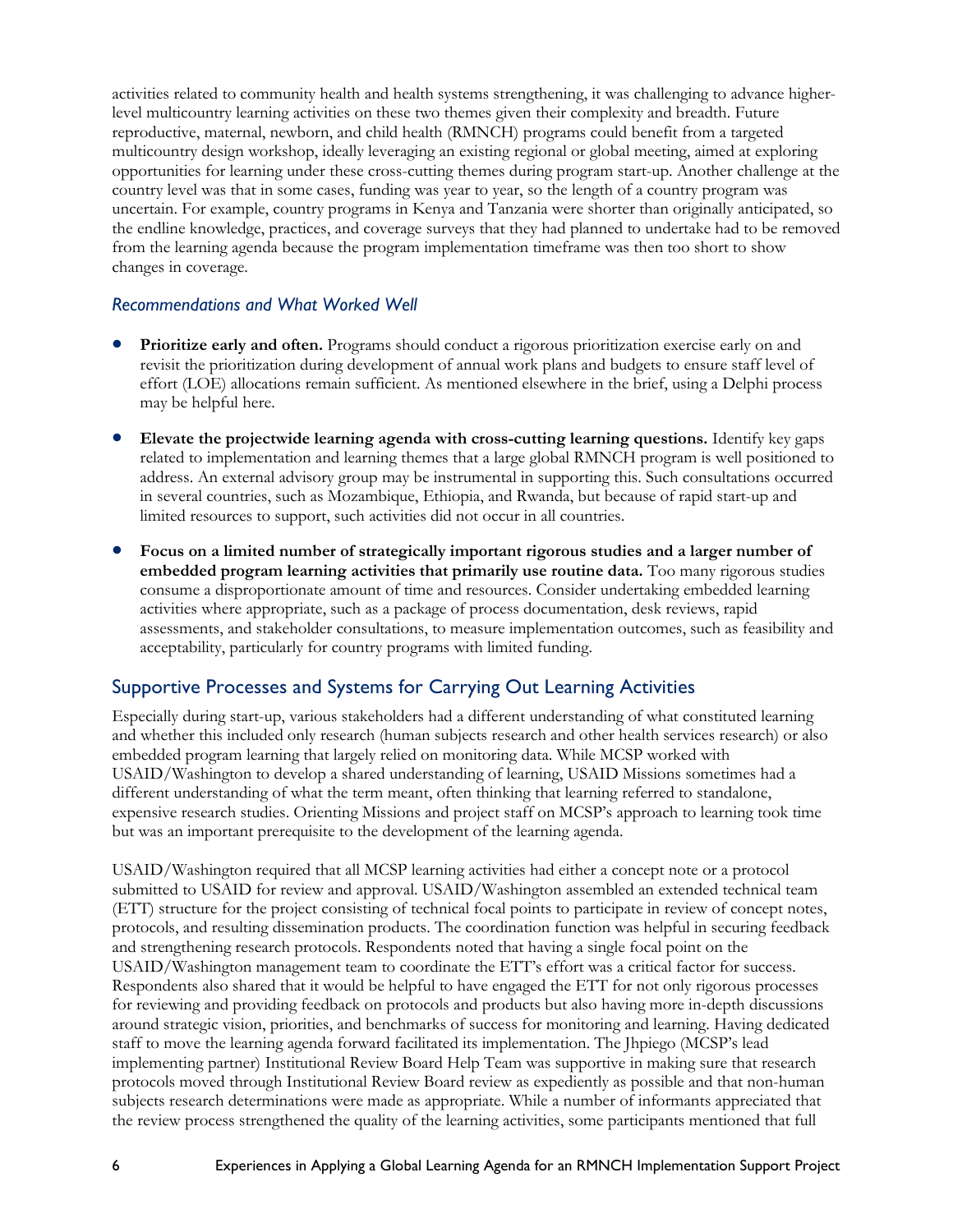expected. In some cases, embedded learning activities that were conceptualized to be real-time, ongoing research, which required a longer review process. review, with internal review by MCSP staff and review by USAID colleagues, often took longer than learning had to be developed into full research protocols because they fit the requirements of human subjects

#### *Recommendations and What Worked Well*

- Negotiate a shared definition of learning early on. Develop a shared understanding by all relevant possible, preferably at the award stage for the global program and at the program description stage for country programs. stakeholders of how "learning" and "learning agenda" are defined under the program as early on as
- Similar global programs would benefit from a technical review and coordination group similar to the • **Establish a donor advisory group to focus on strategic vision and technical review functions.**  ETT, with a single focal point on the donor side to coordinate this group's efforts. In addition to the technical review and coordination function, this group should be involved early on in explicit discussions around strategic priorities and benchmarks for monitoring and learning across the project.
- activities when administrative approvals for learning activities fall behind project design and activities. As mentioned above, a key aspect of this is ensuring sufficient project staff LOE to support the project evaluations, formative assessments, and single-country embedded (non-human subjects research) learning activities in an expedited review category would allow the more intensive reviews to be focused **Streamline review processes.** Especially in the context of an implementation support project with learning activities meant to coincide with implementation, it is easy to lose momentum on learning implementation. A streamlined review process can lead to better-quality and more timely learning development of protocols and concept notes. In addition, multiple respondents suggested that placing on the learning activities with the potential for filling pressing local and global evidence gaps.

### Capacity and Resources for Learning Activities

 While learning activities were generally adequately resourced, country teams often realized that they needed provide. Support from strong monitoring, evaluation, and learning (MEL) advisors and technical advisors was design and rigor of the learning activities were seen as being somewhat dependent on the particular skills of the team involved. more technical assistance and staff time than they originally anticipated. In some cases, LOE earmarked for learning support was insufficient in the field, and in other cases, more LOE was assigned to field staff than US-based staff, which limited the amount of technical assistance and oversight US-based experts could cited as a facilitator in discussing study design and in developing protocols and tools, since there was typically a limited number of field-based team members with the availability to focus on the learning agenda. The

 communicate the results through well-written briefs or reports. This limitation in local resources made having sufficient time for program and technical staff to oversee research consultants in the field (and to conduct future activities, and as was often done under MCSP, if data analysis is being led locally, it may be beneficial for a workshop to be held with local, HQ, and consultants, university, or research agency staff as applicable Some MCSP country programs faced challenges with finding local organizations and/or consultants who had sufficient capacity and experience to carry out research as expected. Respondents cited gaps in data analysis and technical writing competencies in the field, including a limited number of local organizations and consultants who were able to conduct high-quality qualitative or quantitative data analysis and then quality checks on data analyses as needed) and to develop dissemination products particularly important. For to review and interpret findings in-person. This can both expedite data analysis and interpretation and ensure a high-quality product.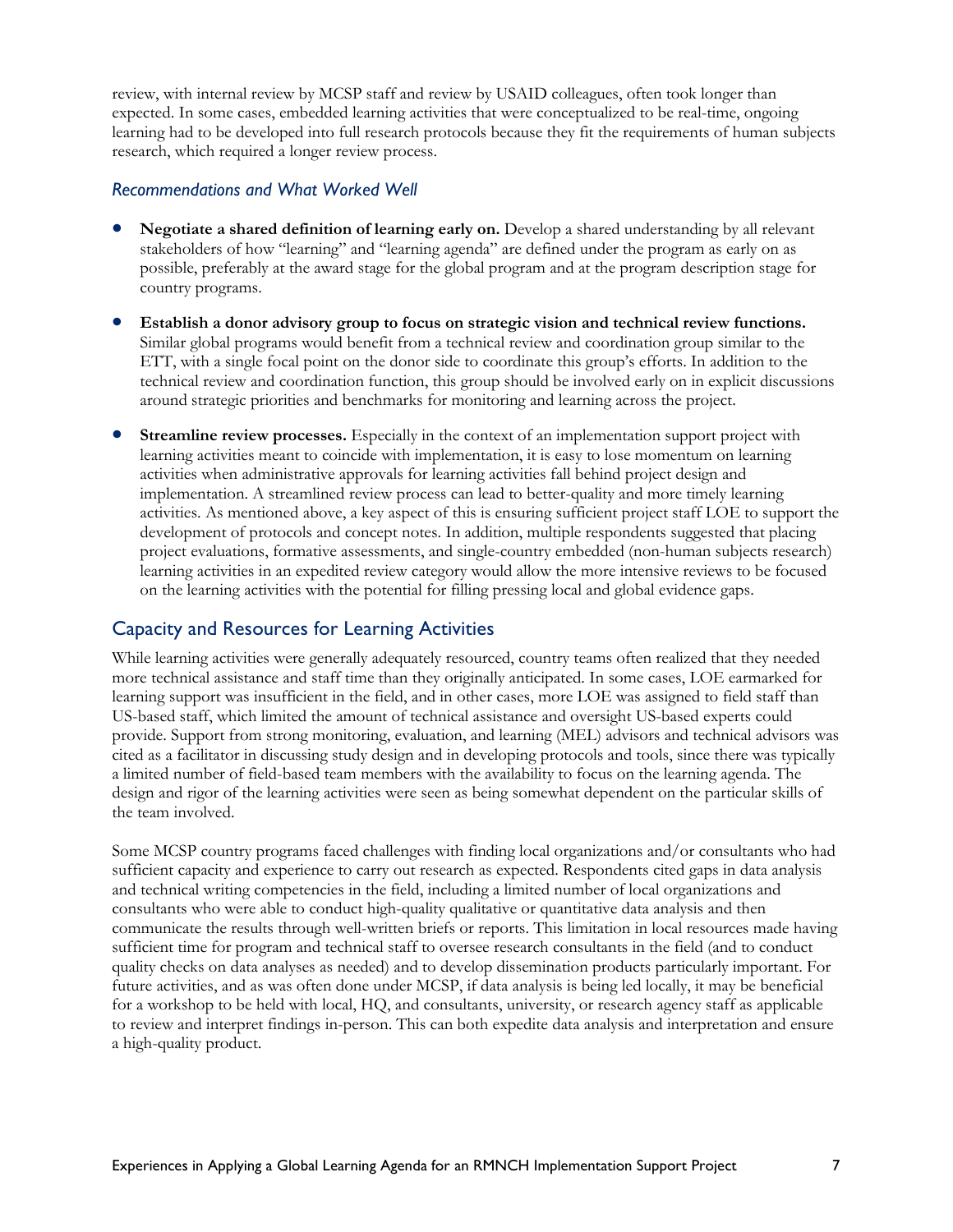#### *Recommendations and What Worked Well*

- **Ensure the right skills mix and LOE allocations when forming learning study teams, and ensure dedicated staff are available to support the learning agenda.** Dedicated technical and research staff both at HQ and in the field should be funded to work more closely and deliberately hand in hand to activities; prepare dissemination products, such as briefs, infographics, and manuscripts; and track and design context-appropriate, high-quality learning activities. Program managers, MEL advisors, data visualization experts, and knowledge management staff should be funded and enabled to facilitate administrative processes to keep things moving; provide support with the design and conduct of learning share results across the projectwide learning agenda.
- **Identify strong local research partners.** Because the quality of consultant work varies, relationships and research institutions in implementation research, adaptive management, and dissemination as part of with universities or other reputable local research institutions should be built early on so the program can work with researchers who have a track record of producing high-quality work. Additionally, future programs should seek opportunities (if needed) to build local capacity of regional and national academic the journey to self-reliance.

### Timelines and Implications for Translating Learning into Action

 It is very difficult to translate learning into action (i.e., where results from learning activities are reflected in updates and improvements to health policies, guidelines, and programs) over the course of one 5-year program cycle for every learning activity. This challenge was made even more difficult by the fact that half of the country programs were implemented for less than 2 years. Respondents agreed that it takes time to carry Also, for multicountry learning, buy-in occurred at different times, so the final results across countries were too late to change implementation during MCSP, but the learning will still be important for stakeholders, including USAID, to inform subsequent programming. out learning activities, obtain results, and advocate with stakeholders to translate that learning into action. unavailable until the entire activity had been completed. Consequently, some learning results were available

#### *Recommendations and What Worked Well*

- **Implement learning activities early and build in time for dissemination of results and advocacy.**  used in the latter years of programming. For country programs that began after Year 3 of the global project, activities should be designed in a way that the learning activities are feasible to complete within a One participant suggested that greater effort should be made to ensure that learning activities are implemented in the first 3 years of the typical 5-year program period so that results can be shared and shorter time period.
- **Nurture relationships to stay relevant to stakeholders and encourage knowledge translation.**  Knowledge translation is usually a lengthy process, requiring much longer than a 5-year program period to consolidate. The learning agenda should include a spectrum of approaches ranging from human subjects research studies to studies using routine data, depending upon the level of rigor needed, funding availability, and required timeframes. MCSP found that the less rigorous learning activities using routine data shortened the time required for learning-to-action and helped to keep the results relevant to

practice after the end of the program, and who can policymakers who might face shifting priorities and limited ability to stay engaged. Programs need to<br>continuously engage MOH-led technical working<br>groups and other partners, who can further<br>advocate for translation of findings into policy and<br>practice after the end of the also carry out additional implementation research as for each product, and concrete, product-specific appropriate. dissemination plans. Teams prioritized dissemination

products that showed strong results and health outcome data, were in some way new or different and compelling, and showed significant learning.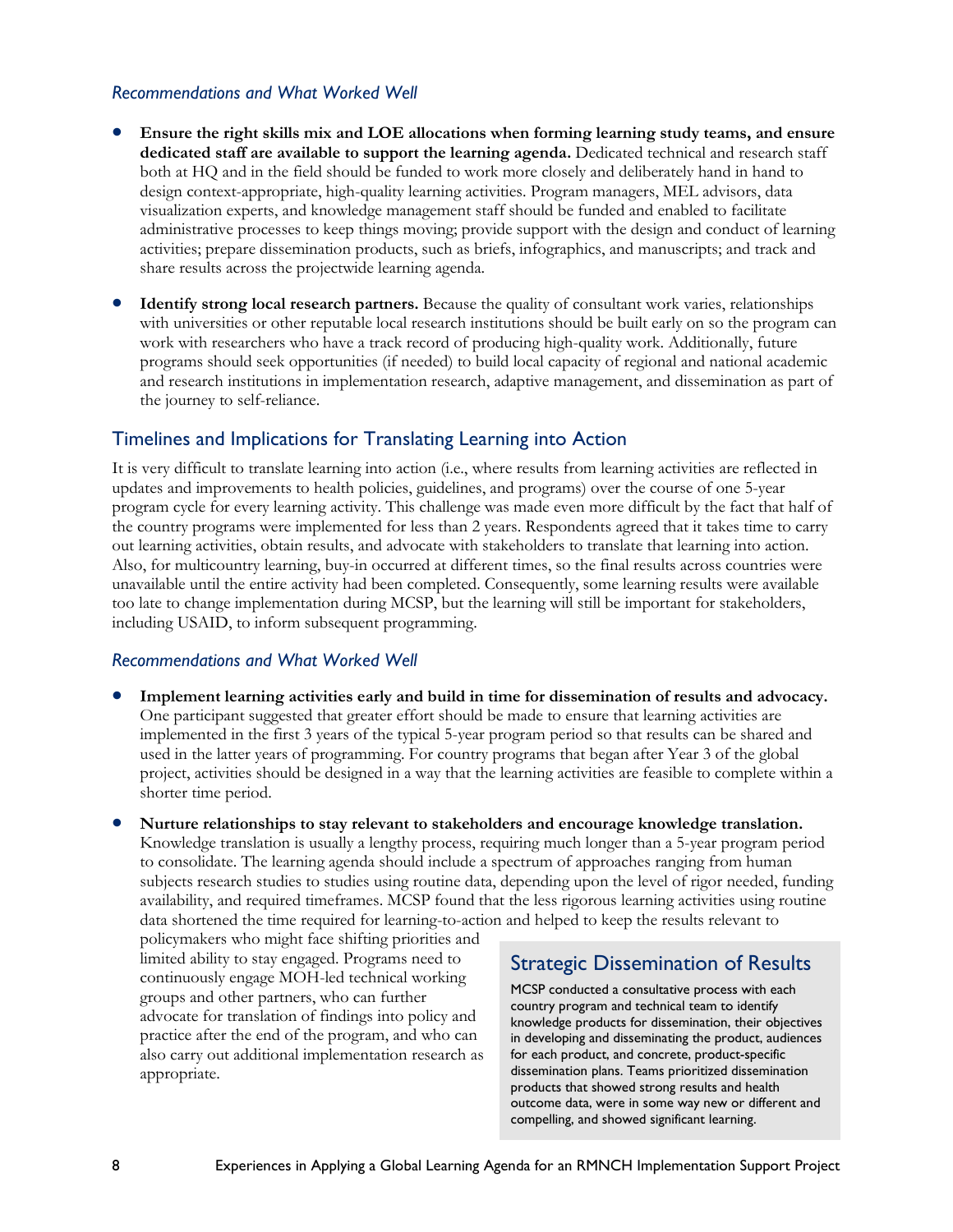### Dissemination and Knowledge Translation

 regional and international fora but also being used or applied in countries. Having a more intentional and team developed a documentation and dissemination plan. These plans applied not only to more formal learning activities but also to studies that used routine data only and to other project documentation intended based on disseminated study findings. On the other hand, one informant pointed out that some types of In general, informants reported that results were not only being disseminated in-country and in various systematic approach to disseminating results compared to MCHIP seemed to contribute to wider dissemination and knowledge translation under MCSP. For example, every country program and technical for an external audience. In some cases, MOHs were able to improve RMNCH service quality in real time more rigorous research do not lend themselves to short-cycle learning and should be carefully considered before being included as part of the learning agenda. Results that can be released before preparation of a peer-reviewed publication should be identified and shared on an ongoing basis.

#### *Recommendations and What Worked Well*

- dissemination earlier on (i.e., by Year 2 of a 5-year project and earlier for programs with shorter timelines) to ensure that findings are incorporated into policies and programs as much as possible. This will help to • **Devote adequate time early in the project to strategizing about how to optimally disseminate findings.** Although documentation and dissemination plans were developed and results were being disseminated and used, there was a suggestion that even more time should be devoted to planning for ensure prioritization of products also takes place earlier and continuously.
- may not be picked up and read by many. Longer reports should have strong executive summaries and • **Focus on products that synthesize results in concise ways tailored to the specific audience.** There should be a continued focus on "quick win" dissemination efforts, including the development of briefs, infographics, discussions with relevant members at national and subnational levels, technical working groups, and presentations at professional association annual conferences in-country, since longer reports good use of data visualizations.
- **Work with stakeholders to process results and develop recommendations and action plans.**  Dissemination efforts should include discussions about what the data mean and how results should be recommendations and action plans, and lay out the steps needed for advocacy efforts and follow-up to the action plans. positioned to influence decision-making and policies. Decision-makers should be supported to develop

### Comparative Advantage of a Global Implementation Support Project Carrying Out Learning

 been possible under a bilateral project. MCSP was best positioned to designed and carry out research worked at a high level, these activities are not designed to identify the reasons for the level of performance activity. Key informants were in favor of including learning as part of a global implementation support project, and some even suggested that learning activities was best carried out through a global implementation support project. Several reasons were provided for this suggestion. The global, multicountry learning that was possible as part of a project that was implemented across multiple countries and technical areas would never have embedded in its own implementation activities; an outside agency or project would likely not have a nuanced understanding of implementation activities. More specifically, while research or evaluation activities conducted outside of an implementation program can provide useful information about what has or has not and how they varied over time. Under a project like MCSP, there is a "built-in" uptake mechanism because technical experts and country teams are the ones learning the lessons themselves. Some informants thought that embedding research within implementation was likely to be less costly than doing it as a standalone

activity.<br>Overall, MCSP benefited from having Johns Hopkins University as a university partner, with access to experts in human subjects research and biostatistics; however, for simpler but programmatically useful studies, it was unnecessary to bring in additional outside expertise. There is an inherent tradeoff between rigor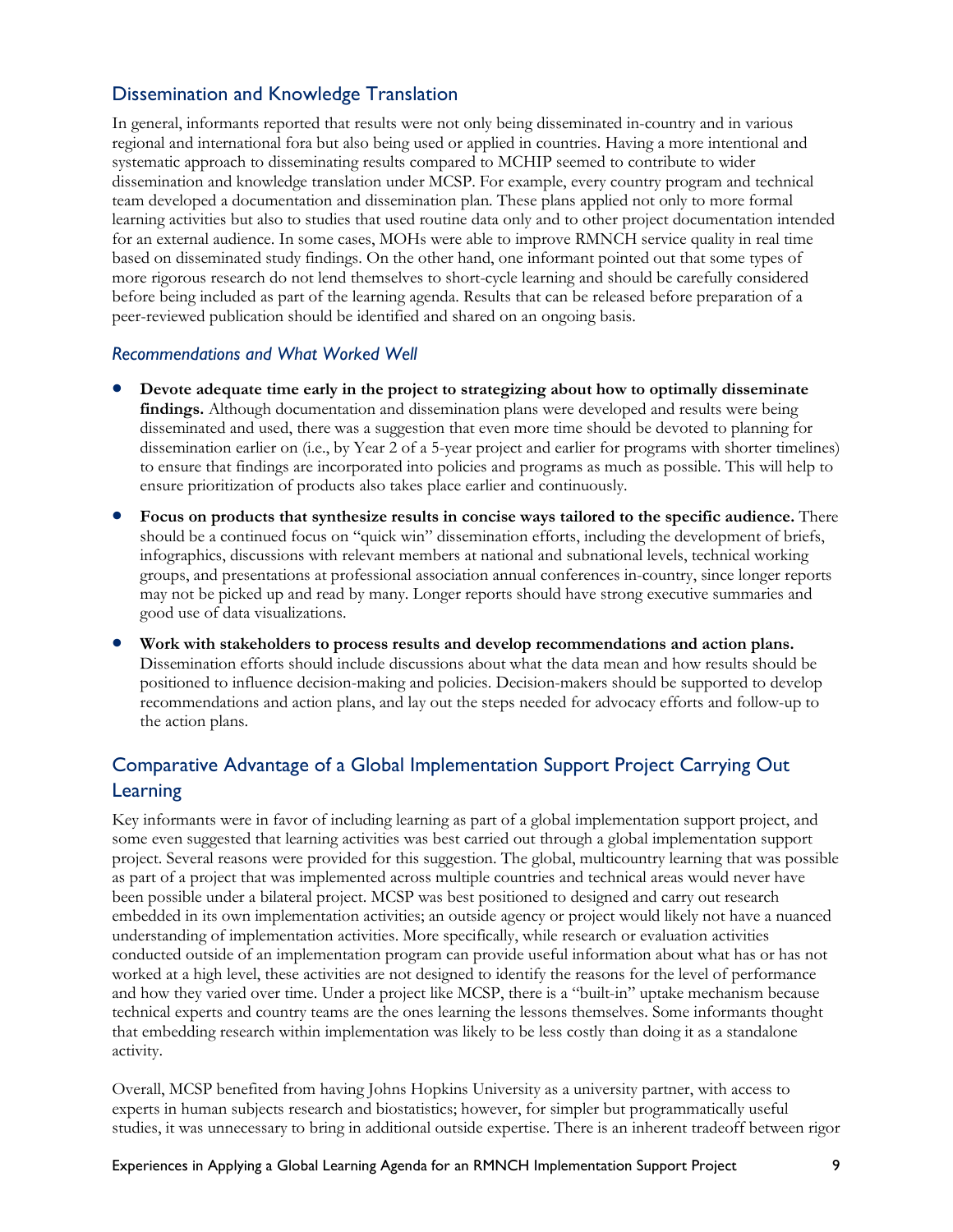and feasibility. Having separate research activities and experts may result in more rigorous research, but the incentives of academics to publish is likely to make the research less short cycle or as locally useful.

#### *Recommendations and What Worked Well*

- **Ensure that there is enough time for implementation.** Implementation research is best carried out implementing. The project's timeframe should be long enough to allow for the learning to be generated, assessments and embedded learning activities that allow for short-cycle learning. through an implementation project as long the project's time period is sufficient to learn while used, and then tested in larger settings. Projects with shorter timeframes should consider rapid
- • **Limit the number of learning questions.** While there are many benefits to having learning embedded in an implementation project, the number of questions should be limited and include a clear timeline and a budget that is consistent over the course of the project.
- **Ensure that expectations are clear.** Because of the matrixed management environment of a global about roles and responsibilities for carrying out learning activities are made clear at the outset. It is also program that includes multiple technical areas and teams, it is important to ensure that expectations important to understand who is the final decision-maker regarding study budget, team membership, design, data collection instruments, etc.
- regular basis and donor reporting. These systems are even more important to learning when program quality and regular use of routine data by program stakeholders to inform decision-making. Future global • **Leverage and strengthen existing routine health monitoring systems.** Many MCSP learning activities made use of routine monitoring data (e.g., service statistics from national health management information systems) to help answer learning questions, in addition to tracking program progress on a timeframes are short. MCSP also widely supported efforts across multiple countries to improve the implementation support projects should continue to strengthen existing country health information systems and use these data to help answer implementation questions. In addition, projects should allocate resources to support countries to align the RMNCH content of their national health management information system with the latest global guidance.

### **Summary of High-Level Recommendations**

- they invest in learning activities. • **Create opportunities for shared learning.** Future programs should reach consensus on the meaning of "learning," the framework and parameters for learning early in the program, and fully integrate learning into country designs from the start. To be successful, programmers must help stakeholders understand how systematic learning can improve policy, programs, and, ultimately, health outcomes, and ensure that
- • **Increase the focus on embedded learning activities.** A future project should include a larger with limited funding, while taking into account the limitations posed by data availability and quality. proportion of embedded program learning activities using routine data, particularly for country buy-ins These activities can be supplemented by rapid qualitative and/or quantitative assessments during the design phase and to inform midcourse corrections.
- **Support broad and deep stakeholder engagement in design and execution of learning activities.**  Co-creation, preferably through a country-based workshop with all relevant stakeholders, of the learning agenda should begin as early as possible and should be based on program priorities and what data are feasible to collect. For multicountry learning activities, co-creation is even more critical to contextualize learning while still maintaining comparability of results.
- • **Ensure local stakeholder capacity-building.** Always seek to include stakeholders and partners as co- investigators and coauthors of manuscripts and conference presentations to promote capacity-building in learning and adaptive management, and to encourage continued engagement.